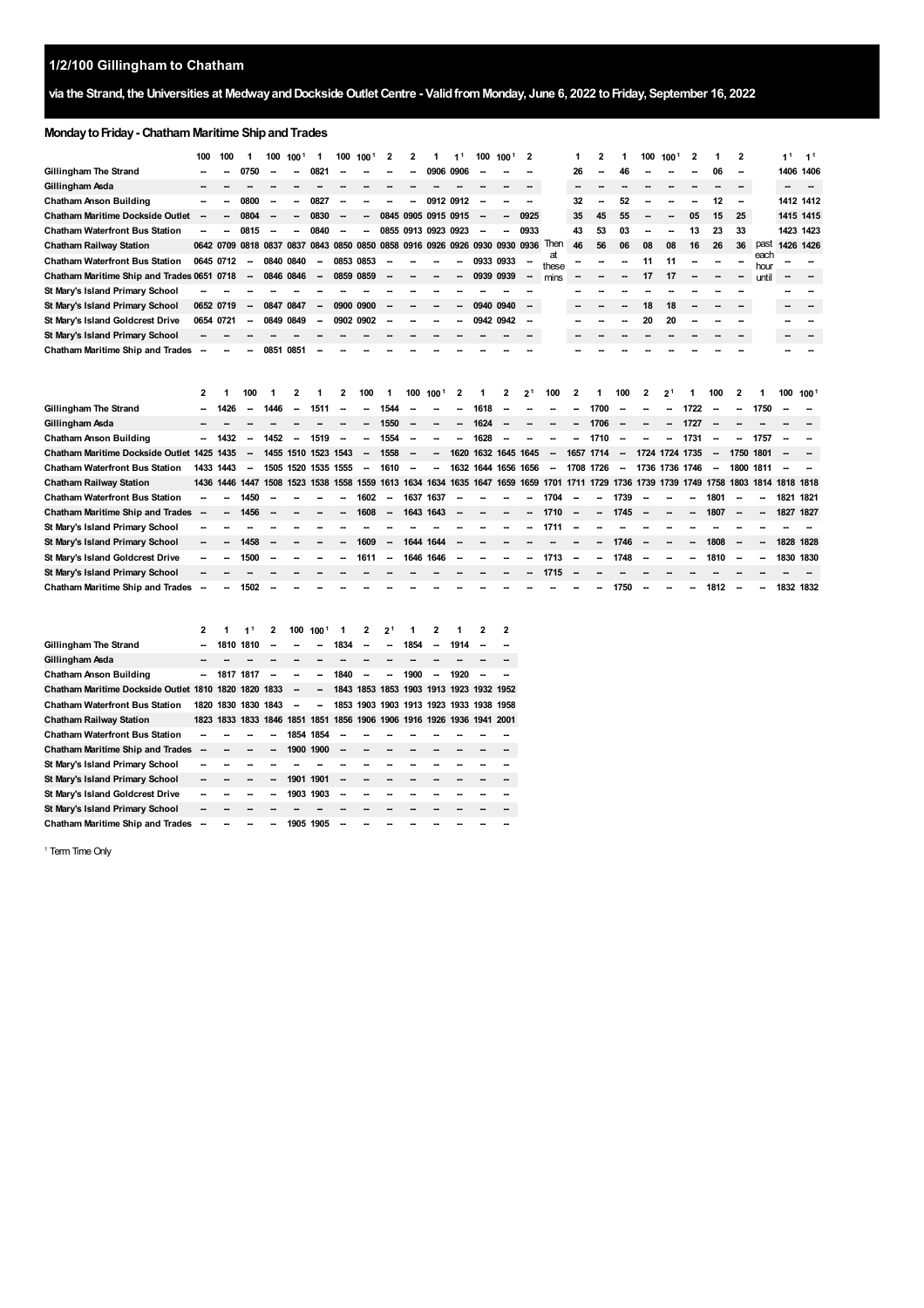#### **MondaytoFriday-GillinghamThe Strand**

|                                                                | 100                      | 100 <sup>1</sup> | 100                      | 100            | 100            | 100              | 100                      |      |           | 100                      | 100   | 2                                                                     | 2    |                          | 100                      | 100  | 2                        |                     | 2                        |      | 100                      | 2    | 1001         |                          |           |                         |                          |
|----------------------------------------------------------------|--------------------------|------------------|--------------------------|----------------|----------------|------------------|--------------------------|------|-----------|--------------------------|-------|-----------------------------------------------------------------------|------|--------------------------|--------------------------|------|--------------------------|---------------------|--------------------------|------|--------------------------|------|--------------|--------------------------|-----------|-------------------------|--------------------------|
| St Mary's Island Primary School                                |                          |                  |                          |                |                |                  |                          |      |           |                          |       |                                                                       |      |                          |                          |      |                          |                     |                          |      |                          |      |              |                          |           |                         |                          |
| Chatham Maritime Ship and Trades 0518 0518                     |                          |                  | 0548                     | 0557           | 0623           |                  |                          |      |           | 0801                     | 0801  |                                                                       |      |                          |                          |      |                          |                     |                          |      |                          |      |              |                          |           |                         |                          |
| St Mary's Island Primary School                                |                          | 0519 0519 0549   |                          | 0558           | 0624           |                  |                          |      |           | 0802 0802                |       |                                                                       |      |                          |                          |      |                          |                     |                          |      |                          |      |              |                          |           |                         |                          |
| St Mary's Island Goldcrest Drive                               |                          | 0521 0521        | 0551                     |                | 0600 0626 0656 |                  | 0723                     |      |           | 0804 0804                |       |                                                                       |      |                          | 0904                     | 0904 |                          |                     |                          |      | 0948                     |      | 0948         |                          |           |                         |                          |
| Chatham Maritime Ship and Trades 0523 0523 0553 0602 0628 0658 |                          |                  |                          |                |                |                  | 0725                     |      |           | 0806 0806                |       |                                                                       |      |                          | 0906 0906                |      |                          |                     |                          |      | 0950                     |      | 0950         |                          |           |                         |                          |
| <b>Chatham Waterfront Bus Station</b>                          |                          | 0529 0529 0559   |                          | 0608           | 0634 0704      |                  | 0731                     |      |           | 0812 0812                |       |                                                                       |      |                          | 0912 0912                |      |                          |                     |                          | --   | 0956                     | --   | 0956         |                          |           |                         |                          |
| <b>Chatham Railway Station</b>                                 |                          |                  | 0602                     | --             | 0637           | 0707             | 734                      |      |           |                          |       |                                                                       |      |                          | 0915                     | 0915 |                          |                     |                          |      | 0959                     | -    | 0959         |                          |           |                         |                          |
| <b>Chatham Railway Station</b>                                 |                          |                  |                          |                |                |                  |                          | 0727 | 0750      |                          |       | 0820 0845                                                             |      | 0858                     |                          |      |                          | 0908 0918 0928 0938 |                          |      | $\overline{\phantom{a}}$ | 0948 | --           |                          |           |                         |                          |
| <b>Chatham Waterfront Bus Station</b>                          |                          |                  |                          |                |                |                  |                          | 0733 | 0756      |                          |       | 0826 0853                                                             |      | 0906                     |                          |      |                          | 0916 0926 0936      |                          | 0946 | $\overline{\phantom{a}}$ | 0956 | -            |                          |           |                         |                          |
| Gillingham Asda                                                |                          |                  |                          |                |                |                  |                          |      | 0807      |                          |       |                                                                       |      |                          |                          |      |                          |                     |                          |      |                          |      |              |                          |           |                         |                          |
| Gillingham Mid Kent College                                    |                          |                  |                          |                |                |                  |                          |      | 081       |                          |       |                                                                       |      |                          |                          |      |                          |                     |                          |      |                          |      |              |                          |           |                         |                          |
| Chatham Maritime Dockside Outlet                               |                          |                  |                          |                |                |                  |                          | 0741 |           |                          |       | 0834                                                                  | 0900 | 0913                     |                          |      | 0923                     | 0933                | 0943                     | 0953 |                          | 1003 |              |                          |           |                         |                          |
| <b>Chatham Central Avenue</b>                                  |                          |                  |                          |                |                |                  |                          |      |           |                          |       |                                                                       |      | 0916                     |                          |      |                          | 0936                |                          | 0956 |                          |      |              |                          |           |                         |                          |
| Gillingham The Strand                                          |                          |                  |                          |                |                |                  |                          | 0747 |           |                          |       |                                                                       |      | 0922                     |                          |      |                          | 0942                |                          | 1002 |                          |      |              |                          |           |                         |                          |
|                                                                |                          |                  |                          |                |                |                  |                          |      |           |                          |       |                                                                       |      |                          |                          |      |                          |                     |                          |      |                          |      |              |                          |           |                         |                          |
|                                                                | 1                        |                  | 2                        | 1              | 100            | 100 <sup>1</sup> | $\mathbf{z}$             | 1    | 2         | 1                        |       | 1                                                                     |      | 2                        | 1                        | 100  | $100^\circ$              | 1                   | 2                        | 1    | 2                        | 1    | $\mathbf{2}$ | 100                      |           | $\overline{\mathbf{c}}$ | 100                      |
| St Mary's Island Primary School                                | ۰.                       |                  |                          |                |                |                  |                          |      |           |                          |       |                                                                       |      |                          |                          |      |                          |                     |                          |      |                          |      |              |                          |           |                         |                          |
| <b>Chatham Maritime Ship and Trades</b>                        | --                       |                  |                          |                |                |                  |                          |      |           |                          |       |                                                                       |      |                          |                          |      |                          |                     |                          |      |                          |      |              |                          |           |                         |                          |
| St Mary's Island Primary School                                |                          |                  |                          |                |                |                  |                          |      |           |                          |       |                                                                       |      |                          |                          |      |                          |                     |                          |      |                          |      |              |                          |           |                         |                          |
| St Mary's Island Goldcrest Drive                               | $\overline{\phantom{a}}$ |                  |                          |                | 21             | 21               |                          |      |           |                          |       |                                                                       |      |                          |                          | 1421 | 1421                     |                     |                          |      |                          |      |              | 1613                     |           |                         | 1647                     |
| <b>Chatham Maritime Ship and Trades</b>                        | $\overline{\phantom{a}}$ |                  |                          |                | 23             | 23               |                          |      |           |                          |       |                                                                       |      |                          |                          | 1423 | 1423                     |                     |                          |      |                          |      |              | 1615                     |           |                         | 1649                     |
| <b>Chatham Waterfront Bus Station</b>                          |                          | Then             |                          |                | 29             | 29               |                          |      |           |                          | past  |                                                                       |      |                          |                          | 1429 | 1429                     |                     |                          |      |                          |      |              | 1621                     |           |                         | 1655                     |
| Chatham Railway Station                                        | -                        | at               |                          |                | 32             | 32               |                          |      |           |                          | each  |                                                                       |      |                          |                          |      | 1432 1432                |                     |                          |      |                          |      |              | 1624                     |           |                         | 1658                     |
| <b>Chatham Railway Station</b>                                 |                          | 0958 these       | 08                       | 18             |                |                  | 28                       | 38   | 48        | 58                       | hour  | 1348                                                                  | 1358 | 1408                     | 1418                     |      |                          | 1438                | 1450                     | 1510 | 1525                     | 1540 | 1600         |                          | 1615      | 1638                    | $\overline{\phantom{a}}$ |
| <b>Chatham Waterfront Bus Station</b>                          | 1006                     | mıns             | 16                       | 26             |                |                  | 36                       | 46   | 56        | 06                       | until | 1356                                                                  |      |                          | 1406 1416 1426           | -    | --                       |                     | 1446 1459                |      | 1517 1532 1547 1607      |      |              | $\overline{\phantom{a}}$ | 1622 1645 |                         | -                        |
| Gillingham Asda                                                | --                       |                  |                          |                |                |                  |                          |      |           |                          |       |                                                                       |      |                          |                          |      |                          |                     |                          |      |                          |      |              |                          |           |                         |                          |
| Gillingham Mid Kent College                                    | -                        |                  |                          |                |                |                  |                          |      |           |                          |       |                                                                       |      |                          |                          |      |                          |                     |                          |      |                          |      |              |                          |           |                         |                          |
| Chatham Maritime Dockside Outlet 1013                          |                          |                  | 23                       | 33             |                |                  | 43                       | 53   | 03        | 13                       |       | 1403                                                                  | 1413 | 1423                     | 1433                     |      |                          | 1453                | 1507                     | 1525 | 1540                     |      | 1555 1615    |                          | 1630      | 1653                    | $\overline{\phantom{a}}$ |
| <b>Chatham Central Avenue</b>                                  | 1016                     |                  |                          | 36             |                |                  |                          | 56   |           | 16                       |       |                                                                       | 1416 |                          | 1436                     |      |                          | 1456                |                          | 1530 |                          | 1600 |              |                          | 1635      |                         |                          |
| Gillingham The Strand                                          | 1022                     |                  |                          | 42             |                |                  |                          | 02   |           | 22                       |       |                                                                       | 1422 | --                       | 1442                     |      |                          | 1502                | $\overline{\phantom{a}}$ | 1537 | $\overline{\phantom{a}}$ | 1607 |              |                          | 1642      |                         |                          |
|                                                                |                          |                  |                          |                |                |                  |                          |      |           |                          |       |                                                                       |      |                          |                          |      |                          |                     |                          |      |                          |      |              |                          |           |                         |                          |
|                                                                |                          |                  |                          |                |                |                  |                          |      |           |                          |       |                                                                       |      |                          |                          |      |                          |                     |                          |      |                          |      |              |                          |           |                         |                          |
|                                                                | 100 <sup>1</sup>         |                  | 2                        | $2^1$          |                | 100              | 2                        | 1    | 1         | 2                        |       | 2                                                                     | 1    | 2                        | $2^{\circ}$              |      | 2                        |                     | 1                        | 2    | 2                        | 2    |              |                          |           |                         |                          |
| St Mary's Island Primary School                                |                          |                  |                          |                |                | 1717             |                          |      |           |                          |       |                                                                       |      |                          |                          |      |                          |                     |                          |      |                          |      |              |                          |           |                         |                          |
| <b>Chatham Maritime Ship and Trades</b>                        |                          |                  |                          |                |                |                  |                          |      |           |                          |       |                                                                       |      |                          |                          |      |                          |                     |                          |      |                          |      |              |                          |           |                         |                          |
| St Mary's Island Primary School                                |                          |                  |                          |                |                |                  |                          |      |           |                          |       |                                                                       |      |                          |                          |      |                          |                     |                          |      |                          |      |              |                          |           |                         |                          |
| St Mary's Island Goldcrest Drive                               | 1647                     |                  |                          |                |                | 1719             |                          |      |           |                          |       |                                                                       |      |                          |                          |      |                          |                     |                          |      |                          |      |              |                          |           |                         |                          |
| Chatham Maritime Ship and Trades 1649                          |                          |                  |                          |                |                | 1721             |                          |      |           |                          |       |                                                                       |      |                          |                          |      |                          |                     |                          |      |                          |      |              |                          |           |                         |                          |
| <b>Chatham Waterfront Bus Station</b>                          | 1655                     |                  |                          |                |                | 1727             |                          |      |           |                          |       |                                                                       |      |                          |                          |      |                          |                     |                          |      |                          |      |              |                          |           |                         |                          |
| <b>Chatham Railway Station</b>                                 | 1658                     |                  |                          |                |                | 1730             |                          |      |           |                          |       |                                                                       |      |                          |                          |      |                          |                     |                          |      |                          |      |              |                          |           |                         |                          |
| <b>Chatham Railway Station</b>                                 | $\overline{\phantom{a}}$ | 1650 1702        |                          | 1702           | 1715           | --               |                          |      |           |                          |       | 1732 1742 1742 1752 1806 1816 1826 1836 1836 1848 1858                |      |                          |                          |      |                          | 1908                | 1908                     | 1918 | 1928                     | 1942 |              |                          |           |                         |                          |
| <b>Chatham Waterfront Bus Station</b>                          | --                       | 1657             | 1709                     | 1709           | 22             |                  | 1739                     | 1748 | 1748      |                          |       | 1758 1812 1822 1832 1842 1842 1853                                    |      |                          |                          |      | 1903                     | 1913                | 1913                     | 1920 | 1930 1945                |      |              |                          |           |                         |                          |
| Gillingham Asda                                                |                          |                  |                          |                |                |                  |                          |      |           |                          |       |                                                                       |      |                          |                          |      |                          |                     |                          |      |                          |      |              |                          |           |                         |                          |
| Gillingham Mid Kent College                                    |                          |                  |                          |                |                |                  |                          |      |           |                          |       |                                                                       |      |                          |                          |      |                          |                     |                          |      |                          |      |              |                          |           |                         |                          |
| <b>Chatham Maritime Dockside Outlet</b>                        |                          |                  |                          | 1705 1717 1717 | 1730           |                  | 1747                     | 1755 |           |                          |       | 1755 1805 1819 1829 1838 1848 1848 1859 1909 1919 1919 1925 1935 1950 |      |                          |                          |      |                          |                     |                          |      |                          |      |              |                          |           |                         |                          |
| <b>Chatham Central Avenue</b>                                  | $\overline{\phantom{a}}$ | 1710             | $\overline{\phantom{a}}$ | --             | 1735           |                  | $\overline{\phantom{a}}$ |      | 1759 1759 | $\overline{\phantom{a}}$ | 1823  | $\sim$                                                                | 1841 | $\overline{\phantom{a}}$ | $\overline{\phantom{a}}$ | 1902 | $\overline{\phantom{a}}$ | 1922 1922           |                          |      |                          |      |              |                          |           |                         |                          |

<sup>1</sup> Term Time Only

#### **Saturday- St Mary's IslandGoldcrest Drive**

|                                                                          | $\mathbf{2}$ |                                         | 2  |      |    |      | 2  |      | 100    |              |                          |                          |           | 2                        |      | 100            |      |                                         |                          |                                                                                                               |                          |      | 100                      | 2 |           |
|--------------------------------------------------------------------------|--------------|-----------------------------------------|----|------|----|------|----|------|--------|--------------|--------------------------|--------------------------|-----------|--------------------------|------|----------------|------|-----------------------------------------|--------------------------|---------------------------------------------------------------------------------------------------------------|--------------------------|------|--------------------------|---|-----------|
| Gillingham The Strand                                                    | --           | 0836                                    |    | 0906 |    | 0926 |    | 0946 |        |              | 1006                     |                          | 1026      | $\overline{\phantom{a}}$ | 1046 |                |      | 1106                                    | $\overline{\phantom{a}}$ | 1126                                                                                                          | --                       | 1146 |                          |   | 1206      |
| Chatham Anson Building                                                   | $\sim$       | 0842                                    |    | 0912 |    | 0932 |    | 0952 |        |              | 1012                     | $\overline{\phantom{a}}$ | 1032      | $\overline{\phantom{a}}$ | 1052 |                |      | 1112                                    | $\overline{\phantom{a}}$ | 1132                                                                                                          | $\overline{\phantom{a}}$ | 1152 |                          |   | 1212      |
| Chatham Maritime Dockside Outlet 0825 0845 0905 0915 0925 0935 0945 0955 |              |                                         |    |      |    |      |    |      | $\sim$ | 1005         | 1015 1025 1035 1045 1055 |                          |           |                          |      | -              |      |                                         |                          | 1105 1115 1125 1135 1145 1155                                                                                 |                          |      | $\overline{\phantom{a}}$ |   | 1205 1215 |
| <b>Chatham Waterfront Bus Station</b>                                    |              | 0835 0853 0913 0923 0933 0943 0953 1003 |    |      |    |      |    |      | $\sim$ |              | 1013 1023                |                          | 1033 1043 | 1053 1103                |      |                | 1113 |                                         |                          | 1123 1133 1143 1153 1203                                                                                      |                          |      | $\sim$                   |   | 1213 1223 |
| <b>Chatham Railway Station</b>                                           |              |                                         |    |      |    |      |    |      |        |              |                          |                          |           |                          |      |                |      |                                         |                          | 0838 0856 0916 0926 0936 0946 0956 1006 1008 1016 1026 1036 1046 1056 1106 1108 1116 1126 1136 1146 1156 1206 |                          |      | 1208 1216 1226           |   |           |
| <b>Chatham Waterfront Bus Station</b>                                    |              |                                         |    |      |    |      |    |      | 1011   |              |                          |                          |           |                          | -    | 1111           |      |                                         |                          |                                                                                                               |                          | Ξ.   | 1211                     |   |           |
| <b>Chatham Maritime Ship and Trades</b>                                  |              |                                         |    |      |    |      |    |      | 1017   |              |                          |                          |           |                          |      | 1117           |      |                                         |                          |                                                                                                               |                          |      | 1217                     |   |           |
| St Mary's Island Primary School                                          |              |                                         |    |      |    |      |    |      | 1018   | --           |                          |                          |           |                          | --   | 1118           |      |                                         |                          |                                                                                                               |                          |      | 1218                     |   | $\sim$    |
| St Mary's Island Goldcrest Drive                                         |              |                                         |    |      |    |      |    |      | 1020   |              |                          |                          |           |                          |      | 1120           |      |                                         |                          |                                                                                                               |                          |      | 1220                     |   |           |
|                                                                          |              |                                         |    |      |    |      |    |      |        |              |                          |                          |           |                          |      |                |      |                                         |                          |                                                                                                               |                          |      |                          |   |           |
|                                                                          |              |                                         |    |      |    |      |    |      |        |              |                          |                          |           |                          |      |                |      |                                         |                          |                                                                                                               |                          |      |                          |   |           |
|                                                                          | 2            |                                         |    | 2    |    | 100  |    |      | 2      |              | 2                        |                          |           |                          |      |                |      |                                         |                          | 2                                                                                                             |                          |      |                          |   |           |
| Gillingham The Strand                                                    |              |                                         | 26 |      | 46 |      |    | 06   |        |              | 1706                     | --                       | 1726      | --                       | 1807 | 1827           | 1902 |                                         |                          |                                                                                                               |                          |      |                          |   |           |
| <b>Chatham Anson Building</b>                                            | $\sim$       |                                         | 32 |      | 52 |      |    | 12   | $\sim$ |              | 1712                     | $\overline{\phantom{a}}$ | 1732      | $\overline{\phantom{a}}$ |      | 1813 1833 1908 |      |                                         |                          |                                                                                                               |                          |      |                          |   |           |
| <b>Chatham Maritime Dockside Outlet 1225</b>                             |              |                                         | 35 | 45   | 55 |      | 05 | 15   | 25     |              |                          |                          |           |                          |      |                |      | 1715 1725 1735 1755 1815 1835 1911 1921 |                          | 1931 1951                                                                                                     |                          |      |                          |   |           |
| <b>Chatham Waterfront Bus Station</b>                                    | 1233         | Then                                    | 43 | 53   | 03 |      | 13 | 23   | 33     | past         |                          |                          |           |                          |      |                |      | 1723 1733 1743 1803 1823 1843 1917 1927 |                          | 1937 1957                                                                                                     |                          |      |                          |   |           |
| <b>Chatham Railway Station</b>                                           | 1236         | at<br>these                             | 46 | 56   | 06 | 08   | 16 | 26   | 36     | each<br>hour |                          |                          |           |                          |      |                |      |                                         |                          | 1726 1736 1746 1806 1826 1846 1920 1930 1940 2000                                                             |                          |      |                          |   |           |
| <b>Chatham Waterfront Bus Station</b>                                    | -            | mins                                    |    |      |    | 11   |    |      |        | until        |                          |                          |           |                          |      |                |      |                                         |                          |                                                                                                               |                          |      |                          |   |           |
| Chatham Maritime Ship and Trades -                                       |              |                                         |    |      |    | 17   |    |      |        |              |                          |                          |           |                          |      |                |      |                                         |                          |                                                                                                               |                          |      |                          |   |           |
| St Mary's Island Primary School                                          | -            |                                         |    |      |    | 18   |    |      |        |              | --                       |                          |           |                          |      |                |      |                                         |                          |                                                                                                               |                          |      |                          |   |           |
| St Mary's Island Goldcrest Drive                                         | --           |                                         |    |      |    | 20   |    |      |        |              |                          |                          |           |                          |      |                |      |                                         |                          |                                                                                                               |                          |      |                          |   |           |

- - - - Gillingham The Strand - - 1717 - - - 1742 -- - 1805 1805 -- 1829 -- 1847 -- -- 1908 -- 1929 1929 --